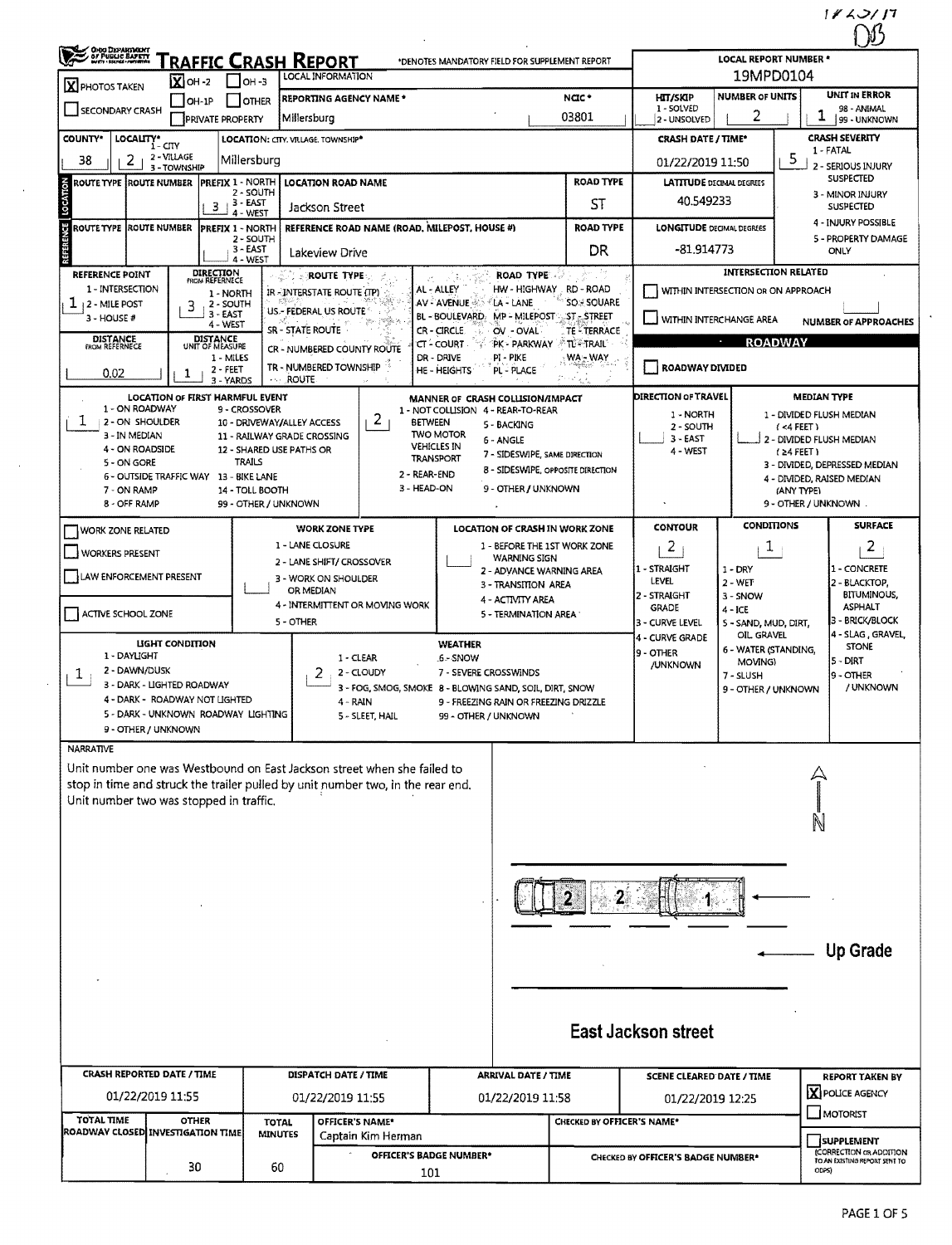|                            | <b>OHO DEPARTMENT<br/>- OF PUBLIC SAPETY</b><br>- DIG : NORL MENT   |                                                          | <b>LOCAL REPORT NUMBER</b>                                                                             |                      |                                                                |                                             |                                                         |                                                                      |  |  |  |  |
|----------------------------|---------------------------------------------------------------------|----------------------------------------------------------|--------------------------------------------------------------------------------------------------------|----------------------|----------------------------------------------------------------|---------------------------------------------|---------------------------------------------------------|----------------------------------------------------------------------|--|--|--|--|
|                            |                                                                     |                                                          |                                                                                                        | 19MPD0104            |                                                                |                                             |                                                         |                                                                      |  |  |  |  |
| UNIT#                      | OWNER NAME: LAST, FIRST, MIDDLE (CISAME AS DRIVER)                  |                                                          | OWNER PHONE:INCLUDE AREA CODE (C) SAME AS DRIVER)                                                      | DAMAGE               |                                                                |                                             |                                                         |                                                                      |  |  |  |  |
| 1                          | KISLING, SHARON, B                                                  |                                                          |                                                                                                        |                      | 234-301-2320                                                   |                                             | <b>DAMAGE SCALE</b>                                     |                                                                      |  |  |  |  |
|                            | OWNER ADDRESS: STREET, CITY, STATE, ZIP ( C) SAME AS DRIVER)        |                                                          |                                                                                                        |                      |                                                                |                                             | 1 - NONE                                                | 3 - FUNCTIONAL DAMAGE                                                |  |  |  |  |
|                            | E 2446 BERN DRIVE. MILLERSBURG. OH. 44654                           |                                                          |                                                                                                        |                      |                                                                |                                             | 2 - MINOR DAMAGE<br>4 - DISABLING DAMAGE<br>9 - UNKNOWN |                                                                      |  |  |  |  |
|                            | COMMERCIAL CARRIER: NAME, ADDRESS, CITY, STATE, ZIP                 |                                                          |                                                                                                        |                      |                                                                | COMMERCIAL CARRIER PHONE: INCLUDE AREA CODE |                                                         | DAMAGED AREA(S)                                                      |  |  |  |  |
|                            |                                                                     |                                                          |                                                                                                        |                      | 234-301-2320                                                   |                                             |                                                         | INDICATE ALL THAT APPLY                                              |  |  |  |  |
| <b>LP STATE</b>            | LICENSE PLATE #                                                     |                                                          | <b>VEHICLE IDENTIFICATION #</b>                                                                        |                      | <b>VEHICLE YEAR</b><br>2005                                    | <b>VEHICLE MAKE</b><br>CHEVROLET            |                                                         |                                                                      |  |  |  |  |
| OН                         | HJV5669<br><b>INSURANCE COMPANY</b>                                 |                                                          | 1GAHG39U351214058<br><b>INSURANCE POLICY #</b>                                                         |                      | COLOR                                                          | <b>VEHICLE MODEL</b>                        |                                                         |                                                                      |  |  |  |  |
| <b>X</b> INSURANCE         | TENNESSEE CHRISTAN                                                  |                                                          | KISSHA003                                                                                              |                      | RED                                                            | <b>EXPRESS</b>                              |                                                         |                                                                      |  |  |  |  |
|                            | <b>TYPE OF USE</b>                                                  |                                                          | US DOT #                                                                                               |                      | TOWED BY: COMPANY NAME                                         |                                             |                                                         |                                                                      |  |  |  |  |
| COMMERCIAL                 | GOVERNMENT                                                          | IN EMERGENCY<br><b>JRESPONSE</b>                         |                                                                                                        |                      |                                                                |                                             |                                                         |                                                                      |  |  |  |  |
| INTERLOCK                  |                                                                     | # OCCUPANTS                                              | VEHICLE WEIGHT GVWR/GCWR<br>$1 - 10K$ LBS.                                                             |                      | <b>HAZARDOUS MATERIAL</b><br><b>TMATERIAL</b><br><b>CLASS#</b> | <b>PLACARD ID#</b>                          |                                                         |                                                                      |  |  |  |  |
| DEVICE<br>EQUIPPED         | <b>HIT/SKIP UNIT</b>                                                |                                                          | 2 - 10.001 - 26K LBS.<br>3 - > 26K LBS.                                                                |                      | RELEASED<br>PLACARD                                            |                                             |                                                         |                                                                      |  |  |  |  |
|                            | 1 - PASSENGER CAR                                                   | 6 - VAN (9-15 SEATS)                                     | 12 - GOLF CART                                                                                         |                      | 18 - LIMO (LIVERY VEHICLE)                                     | 23 - PEDESTRIAN/SKATER                      |                                                         |                                                                      |  |  |  |  |
| 6                          | 2 - PASSENGER VAN                                                   | 7 - MOTORCYCLE 2-WHEELED                                 | 13 - SNOWMOBILE                                                                                        |                      | 19 - BUS (16+ PASSENGERS)                                      | 24 - WHEELCHAIR (ANY TYPE)                  |                                                         |                                                                      |  |  |  |  |
|                            | (MINIVAN)<br>UNIT TYPE 3 - SPORT UTILITY                            | 8 - MOTORCYCLE 3-WHEELED<br>9 - AUTOCYCLE                | 14 - SINGLE UNIT<br><b>TRUCK</b>                                                                       | 20 - OTHER VEHICLE   |                                                                | 25 - OTHER NON-MOTORIST<br>26 - BICYCLE     |                                                         | 10                                                                   |  |  |  |  |
|                            | VEHICLE                                                             | 10 - MOPED OR MOTORIZED                                  | 15 - SEMI-TRACTOR                                                                                      | 21 - HEAVY EQUIPMENT | 22 - ANIMAL WITH RIDER OR                                      | 27 - TRAIN                                  |                                                         |                                                                      |  |  |  |  |
|                            | 4 - PICK UP<br>S - CARGO VAN                                        | BICYCLE<br>11 - ALL TERRAIN VEHCILE                      | 16 - FARM EQUIPMENT<br>17 - MOTORHOME                                                                  |                      | ANIMAL-DRAWN VEHICLE                                           | 99 - UNKNOWN OR HIT/SKIP                    |                                                         |                                                                      |  |  |  |  |
|                            | (ATV/UTV)<br># OF TRAILING UNITS                                    |                                                          |                                                                                                        |                      |                                                                |                                             |                                                         | 12                                                                   |  |  |  |  |
| <b>ATHIOLE</b>             | WAS VEHICLE OPERATING IN AUTONOMOUS                                 |                                                          |                                                                                                        |                      |                                                                |                                             |                                                         | 12                                                                   |  |  |  |  |
|                            | MODE WHEN CRASH OCCURRED?                                           | 0                                                        | 0 - NO AUTOMATION                                                                                      |                      | 3 - CONDITIONAL AUTOMATION 9 - UNKNOWN                         |                                             |                                                         |                                                                      |  |  |  |  |
|                            |                                                                     |                                                          | 1 - DRIVER ASSISTANCE<br>1-YES 2-NO 9-OTHER/UNKNOWN AUTONOMOUS 2- PARTIAL AUTOMATION 5-FULL AUTOMATION |                      | 4 - HIGH AUTOMATION                                            |                                             |                                                         | 10                                                                   |  |  |  |  |
|                            |                                                                     | <b>MODE LEVEL</b>                                        |                                                                                                        |                      |                                                                |                                             |                                                         | ô                                                                    |  |  |  |  |
|                            | 1 - NONE                                                            | 6 - BUS - CHARTER/TOUR                                   | 11 - FIRE                                                                                              | 16 - FARM            |                                                                | 21 - MAIL CARRIER                           |                                                         |                                                                      |  |  |  |  |
|                            | 2 - TAXI<br>3 - ELECTRONIC RIDE                                     | 7 - BUS - INTERCITY<br>8 - BUS - SHUTTLE                 | 12 - MILITARY<br>13 - POLICE                                                                           |                      | 17 MOWING<br>18 - SNOW REMOVAL                                 | 99 - OTHER / UNKNOWN                        |                                                         |                                                                      |  |  |  |  |
| SPECIAL                    | SHARING                                                             | 9 - BUS - OTHER                                          | 14 - PUBLIC UTILITY                                                                                    |                      | 19 - TOWING                                                    |                                             |                                                         |                                                                      |  |  |  |  |
| FUNCTION                   | 4 - SCHOOL TRANSPORT<br>5 - BUS - TRANSIT/COMMUTER                  | 10 - AMBULANCE                                           | 15 - CONSTRUCTION EQUIP.                                                                               |                      | 20 - SAFETY SERVICE<br>PATROL                                  |                                             |                                                         | 12                                                                   |  |  |  |  |
|                            | 1 - NO CARGO BODY TYPE                                              | 4 - LOGGING                                              |                                                                                                        | 11 - DUMP            |                                                                |                                             |                                                         |                                                                      |  |  |  |  |
|                            | / NOT APPLICABLE                                                    | 5 - INTERMODAL                                           | 7 - GRAIN/CHIPS/GRAVEL<br>8 - POLE                                                                     |                      | 12 - CONCRETE MIXER                                            | 99 - OTHER / UNKNOWN                        |                                                         |                                                                      |  |  |  |  |
| CARGO                      | 2 - BUS<br>3 - VEHICLE TOWING                                       | <b>CONTAINER CHASSIS</b><br>6 - CARGOVAN                 | 9 - CARGO TANK                                                                                         |                      | 13 - AUTO TRANSPORTER                                          |                                             |                                                         | ۰<br>響<br>९ ॥ र<br>-3<br>9                                           |  |  |  |  |
| <b>BODY</b><br><b>TYPE</b> | ANOTHER MOTOR VEHICLE                                               | /ENCLOSED BOX                                            | 10 - FLAT BED                                                                                          |                      | 14 - GARBAGE/REFUSE                                            |                                             |                                                         | O                                                                    |  |  |  |  |
|                            | 1 - TURN SIGNALS                                                    | 4 - BRAKES                                               | 7 - WORN OR SLICK TIRES                                                                                |                      | 9 - MOTOR TROUBLE                                              | 99 - OTHER / UNKNOWN                        |                                                         | ⊕                                                                    |  |  |  |  |
| <b>VEHICLE</b>             | 2 - HLAD LAMPS                                                      | <b>S-STEERING</b>                                        | 8 - TRAILER EQUIPMENT<br>DEFECTIVE                                                                     |                      | 10 - DISABLED FROM PRIOR<br><b>ACCIDENT</b>                    |                                             |                                                         |                                                                      |  |  |  |  |
| DEFECTS                    | 3 - TAIL LAMPS                                                      | <b>6 - TIRE BLOWOUT</b>                                  |                                                                                                        |                      |                                                                |                                             | $\Box$ - NO DAMAGE [ 0 ]                                | LI-UNDERCARRIAGE [14]                                                |  |  |  |  |
|                            | 1 - INTERSECTION -                                                  | 4 - MIDBLOCK -                                           | 7 - SHOULDER/ROADSIDE                                                                                  |                      | 10 - DRIVEWAY ACCESS                                           | 99 - OTHER / UNKNOWN                        |                                                         |                                                                      |  |  |  |  |
| NON-                       | MARKED CROSSWALK<br>2 - INTERSECTION                                | MARKED CROSSWALK<br>5 - TRAVEL LANE -                    | 8 - SIDEWALK                                                                                           |                      | 11 - SHARED USE PATHS<br>OR TRAILS                             |                                             | $\Box$ -TOP[13]                                         | $L$ -ALL AREAS $[15]$                                                |  |  |  |  |
| MOTORIST<br>LOCATION       | <b>UNMARKED CROSSWALK</b>                                           | OTHER LOCATION                                           | 9 - MEDIAN/CROSSING<br><b>ISLAND</b>                                                                   |                      | 12 - FIRST RESPONDER                                           |                                             |                                                         | $\Box$ - UNIT NOT AT SCENE [ $16$ ]                                  |  |  |  |  |
|                            | 3 - INTERSECTION - OTHER                                            | <b>6 - BICYCLE LANE</b><br>1 - STRAIGHT AHEAD            | 9 - LEAVING TRAFFIC                                                                                    |                      | AT INCIDENT SCENE<br>15 - WALKING, RUNNING,                    | 21 - STANDING OUTSIDE                       |                                                         |                                                                      |  |  |  |  |
|                            | 1 - NON-CONTACT<br>2 - NON-COLLISION                                | 2 - BACKING                                              | LANE                                                                                                   |                      | JOGGING, PLAYING                                               | DISABLED VEHICLE                            | 0 - NO DAMAGE                                           | <b>INITIAL POINT OF CONTACT</b>                                      |  |  |  |  |
| 3                          | ı<br>3 - STRIKING                                                   | 3 - CHANGING LANES<br>4 - OVERTAKING/PASSING             | 10 - PARKED<br>11 - SLOWING OR STOPPED                                                                 |                      | 16 - WORKING<br>17 - PUSHING VEHICLE                           | 99 - OTHER / UNKNOWN                        | 12                                                      | 14 - UNDERCARRIAGE<br>1-12 - REFER TO UNIT 15 - VEHICLE NOT AT SCENE |  |  |  |  |
| <b>ACTION</b>              | 4 - STRUCK                                                          | PRE-CRASH 5 - MAXING RIGHT TURN                          | IN TRAFFIC                                                                                             |                      | 18 - APPROACHING OR                                            |                                             |                                                         | <b>DIAGRAM</b>                                                       |  |  |  |  |
|                            | <b>5 - BOTH STRIKING</b>                                            | <b>ACTIONS 6 - MAKING LEFT TURN</b><br>7 - MAKING U-TURN | 12 - DRIVERLESS<br>13 - NEGOTIATING A CURVE                                                            |                      | LEAVING VEHICLE<br>19 - STANDING                               |                                             | $13 - TOP$                                              | 99 - UNKNOWN                                                         |  |  |  |  |
|                            | & STRUCK                                                            | 8 - ENTERING TRAFFIC                                     | 14 - ENTERING OR CROSSING                                                                              |                      | 20 - OTHER NON-MOTORIST                                        |                                             |                                                         |                                                                      |  |  |  |  |
|                            | 9 - OTHER / UNKNOWN<br>1 - NONE                                     | LANE                                                     | SPECIFIED LOCATION<br>8 - FOLLOWING TOO CLOSE 13 - IMPROPER START FROM                                 |                      | 18 - OPERATING DEFECTIVE                                       | 23 - OPENING DOOR INTO                      |                                                         | TRAFFIC                                                              |  |  |  |  |
|                            | 2 - FAILURE TO YIELD                                                | /ACDA                                                    | A PARKED POSITION                                                                                      |                      | EQUIPMENT                                                      | ROADWAY                                     | TRAFFICWAY FLOW<br>1 - ONE-WAY                          | <b>TRAFFIC CONTROL</b><br>1 - ROUNDABOUT 4 - STOP SIGN               |  |  |  |  |
| 8                          | 3 - RAN RED LIGHT<br>4 - RAN STOP SIGN                              | 9 - IMPROPER LANE<br>CHANGE                              | 14 - STOPPED OR PARKED<br>ILLEGALLY                                                                    |                      | 19 - LOAD SHIFTING<br>/FALUNG/SPILLING                         | 99 - OTHER IMPROPER<br>ACTION               | 2 - TWO-WAY                                             | 2 - SIGNAL<br>5 - YIELD SIGN<br>6                                    |  |  |  |  |
|                            | S - UNSAFE SPEED<br>CONTRIBUTING 6 - IMPROPER TURN                  | 10 - IMPROPER PASSING<br>11 - DROVE OFF ROAD             | 15 - SWERVING TO AVOID<br>16 - WRONG WAY                                                               |                      | 20 - IMPROPER CROSSING                                         |                                             | 2                                                       | 3 - FLASHER<br>6 - NO CONTROL                                        |  |  |  |  |
| EVENTS <sub>(S)</sub>      | CRCUMSTANCES <sub>7</sub> - LEFT OF CENTER                          | 12 - IMPROPER BACKING                                    | 17 - VISION OBSTRUCTION                                                                                |                      | 21 - LYING IN ROADWAY<br>22 - NOT DISCERNIBLE                  |                                             | # of THROUGH LANES                                      | <b>RAIL GRADE CROSSING</b>                                           |  |  |  |  |
|                            |                                                                     |                                                          |                                                                                                        |                      |                                                                |                                             | <b>ON ROAD</b>                                          | 1 - NOT INVLOVED                                                     |  |  |  |  |
|                            | SEOUENCE OF EVENTS<br>gregorijano.<br>Kolonijano<br>' ಒಯು.ಎ. ಎ.ಎ. . | interest response<br>ilini - Natakan Sel                 | NON-COLLISION                                                                                          |                      | n oo wilitii Awwa                                              | يطبط بقياد بالمرطبة بالمجروم بالمراجع       | 2                                                       | 2 - INVOLVED-ACTIVE CROSSING<br>3 - INVOLVED-PASSIVE CROSSING        |  |  |  |  |
| 20                         | 1 - OVERTURN/ROLLOVER<br>2 - FIRE/EXPLOSION                         | 7 - SEPARATION OF UNITS                                  | 12 - DOWNHILL RUNAWAY                                                                                  |                      | 19 - ANIMAL - OTHER                                            | 23 - STRUCK BY FALLING,                     |                                                         |                                                                      |  |  |  |  |
|                            | 3 - IMMERSION                                                       | 8 - RAN OFF ROAD RIGHT<br>9 - RAN OFF ROAD LEFT          | 13 - OTHER NON-COLLISION<br>14 - PEDESTRIAN                                                            |                      | 20 - MOTOR VEHICLE IN<br>TRANSPORT                             | SHIFTING CARGO OR<br>ANYTHING SET IN        |                                                         | UNIT / NON-MOTORIST DIRECTION                                        |  |  |  |  |
|                            | 4 - JACKKNIFE<br>5 - CARGO / EQUIPMENT                              | 10 - CROSS MEDIAN<br>11 - CROSS CENTERLINE -             | 15 - PEDALCYCLE<br>16 - RAILWAY VEHICLE                                                                |                      | 21 - PARKED MOTOR<br>VEHICLE                                   | MOTION BY A MOTOR<br>VEHICLE                |                                                         | 1 - NORTH<br>5 NORTHEAST                                             |  |  |  |  |
|                            | LOSS OR SHIFT                                                       | OPPOSITE DIRECTION                                       | 17 - ANIMAL - FARM                                                                                     |                      | 22 - WORK ZONE                                                 | 24 - OTHER MOVABLE<br>OBJECT                |                                                         | $2 - 50$ UTH<br><b>6 - NORTHWEST</b><br>$3 - EAST$<br>7 - SOUTHEAST  |  |  |  |  |
|                            | 6 - EQUIPMENT FAILURE                                               | OF TRAVEL                                                | 18 - ANIMAL - DEER                                                                                     |                      | MAINTENANCE<br>EQUIPMENT                                       |                                             | 3<br>FROM<br>TO                                         | 4 - WEST<br><b>B-SOUTHWEST</b>                                       |  |  |  |  |
|                            |                                                                     |                                                          |                                                                                                        |                      |                                                                | Strait by Martin                            |                                                         | 9 - OTHER / UNKNOWN                                                  |  |  |  |  |
|                            | 25 - IMPACT ATTENUATOR<br>/ CRASH CUSHION                           | 31 - GUARDRAIL END<br>32 - PORTABLE BARRIER              | 38 - OVERHEAD SIGN POST<br>39 - LIGHT / LUMINARIES                                                     | <b>46 - FENCE</b>    | 45 - EMBANKMENT                                                | 52 - BUILDING<br>53 - TUNNEL                | <b>UNIT SPEED</b>                                       | DETECTED SPEED                                                       |  |  |  |  |
|                            | 26 - BRIDGE OVERHEAD<br><b>STRUCTURE</b>                            | 33 - MEDIAN CABLE BARRIER<br>34 - MEDIAN GUARDRAIL       | <b>SUPPORT</b><br>40 - UTILITY POLE                                                                    | <b>48 - TREE</b>     | 47 - MAILBOX                                                   | 54 - OTHER FIXED<br>OBJECT                  |                                                         |                                                                      |  |  |  |  |
|                            | 27 - BRIDGE PIER OR<br>ABUTMENT                                     | BARRIER<br>3S - MEDIAN CONCRETE                          | 41 - OTHER POST, POLE<br>OR SUPPORT                                                                    |                      | 49 - FIRE HYDRANT<br>50 - WORK ZONE                            | 99 - OTHER / UNKNOWN                        | 45                                                      | 1 - STATED / ESTIMATED SPEED                                         |  |  |  |  |
|                            | 28 - BRIDGE PARAPET                                                 | <b>SARRIER</b>                                           | 42 - CULVERT                                                                                           |                      | MAINTENANCE<br>EQUIPMENT.                                      |                                             |                                                         | ı<br>  2 - CALCULATED / EDR                                          |  |  |  |  |
|                            | 29 - BRIDGE RAIL<br>30 - GUARDRAIL FACE                             | 36 - MEDIAN OTHER BARRIER<br>37 - TRAFFIC SIGN POST      | 43 - CURB<br>44 - DITCH                                                                                | 51 - WALL            |                                                                |                                             | POSTED SPEED                                            |                                                                      |  |  |  |  |
|                            | FIRST HARMFUL EVENT                                                 | ı                                                        | MOST HARMFUL EVENT                                                                                     |                      |                                                                |                                             | 45                                                      | 3 - UNDETERMINED                                                     |  |  |  |  |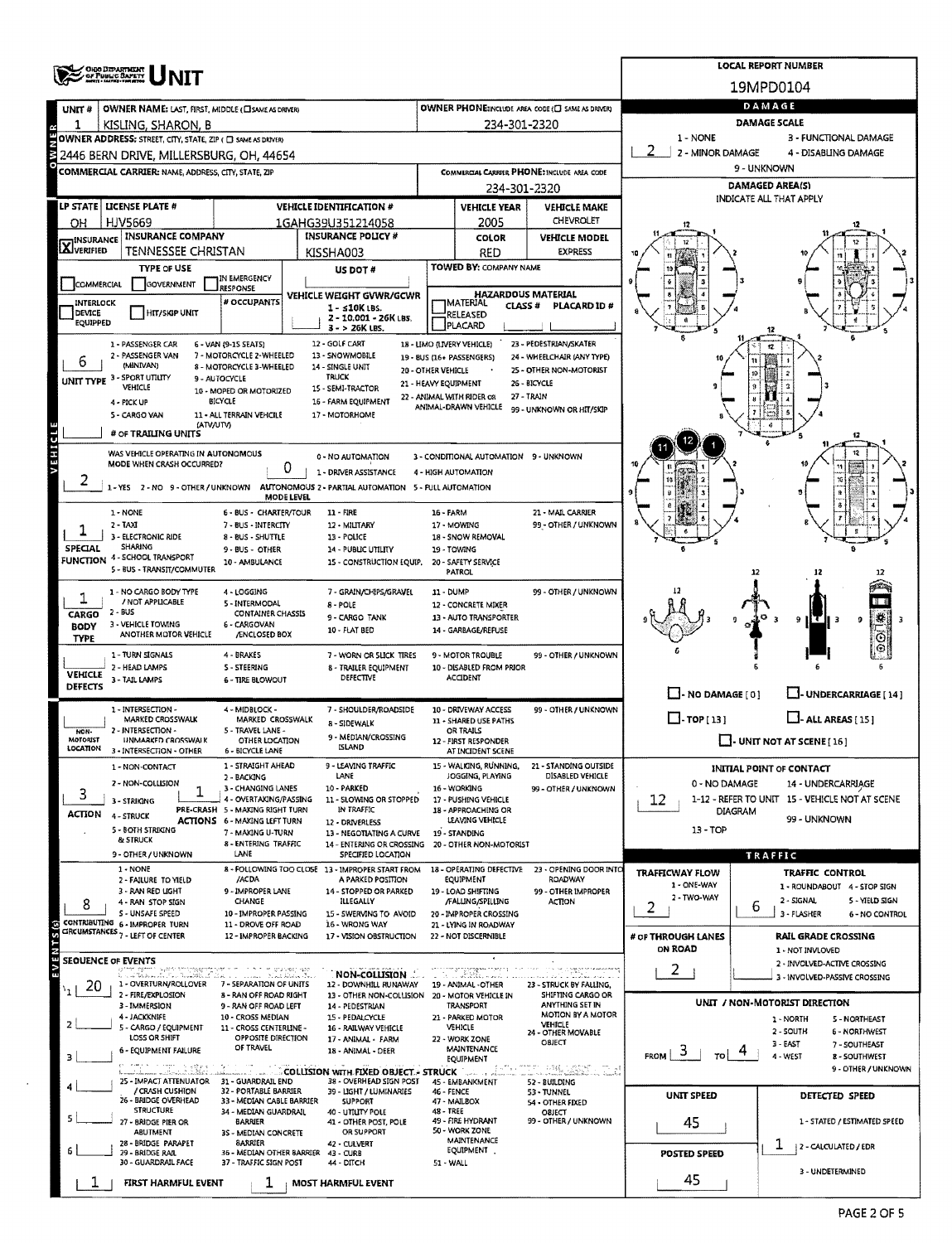|                                   |                                                              |                                                          |                                                       |                               |                                                               |                                                                                                                                                                                                                                                                 |                                                              | <b>LOCAL REPORT NUMBER</b>                              |  |  |  |  |
|-----------------------------------|--------------------------------------------------------------|----------------------------------------------------------|-------------------------------------------------------|-------------------------------|---------------------------------------------------------------|-----------------------------------------------------------------------------------------------------------------------------------------------------------------------------------------------------------------------------------------------------------------|--------------------------------------------------------------|---------------------------------------------------------|--|--|--|--|
|                                   | <b>ORO DEPARTMENT</b><br>OF PUBLIC BAFEYY                    |                                                          |                                                       |                               |                                                               |                                                                                                                                                                                                                                                                 |                                                              | 19MPD0104                                               |  |  |  |  |
| UNIT#                             | OWNER NAME: LAST, FIRST, MIDDLE (C) SAME AS DRIVER)          |                                                          | OWNER PHONE:INCLUDE AREA CODE (C) SAME AS DRIVER)     | DAMAGE                        |                                                               |                                                                                                                                                                                                                                                                 |                                                              |                                                         |  |  |  |  |
| 2                                 | MILLER, DAVID, J                                             |                                                          |                                                       |                               | 330-749-6440                                                  |                                                                                                                                                                                                                                                                 | DAMAGE SCALE                                                 |                                                         |  |  |  |  |
|                                   | OWNER ADDRESS: STREET, CITY, STATE, 2IP ( C) SAME AS DRIVERY |                                                          |                                                       |                               |                                                               |                                                                                                                                                                                                                                                                 | 1 - NONE                                                     | 3 - FUNCTIONAL DAMAGE                                   |  |  |  |  |
| N o                               | 8342 TR 551, SHREVE, OH, 44676                               |                                                          |                                                       |                               |                                                               |                                                                                                                                                                                                                                                                 | 3<br>2 - MINOR DAMAGE<br>4 - DISABLING DAMAGE<br>9 - UNKNOWN |                                                         |  |  |  |  |
|                                   | COMMERCIAL CARRIER: NAME, ADDRESS, CITY, STATE, ZIP          |                                                          |                                                       |                               | 330-749-6440                                                  | COMMERCIAL CARRIER PHONE: INCLUDE AREA COOE                                                                                                                                                                                                                     |                                                              | <b>DAMAGED AREA(S)</b>                                  |  |  |  |  |
|                                   | LP STATE   LICENSE PLATE #                                   |                                                          | <b>VEHICLE IDENTIFICATION #</b>                       |                               | <b>VEHICLE YEAR</b>                                           | <b>VEHICLE MAKE</b>                                                                                                                                                                                                                                             | INDICATE ALL THAT APPLY                                      |                                                         |  |  |  |  |
| OН                                | GRR6930                                                      |                                                          | 1GC2KXC8BZ366378                                      |                               | 2011                                                          | CHEVROLET                                                                                                                                                                                                                                                       |                                                              |                                                         |  |  |  |  |
| $\mathbf{X}$ <sup>Insurance</sup> | INSURANCE COMPANY                                            |                                                          | <b>INSURANCE POLICY #</b>                             | COLOR<br><b>VEHICLE MODEL</b> |                                                               |                                                                                                                                                                                                                                                                 |                                                              |                                                         |  |  |  |  |
|                                   | <b>MENNONITE MOTORIST</b>                                    |                                                          | 1115                                                  |                               | SIL                                                           | SILVERADO                                                                                                                                                                                                                                                       |                                                              |                                                         |  |  |  |  |
|                                   | <b>TYPE OF USE</b>                                           | IN EMERGENCY                                             | <b>US DOT #</b>                                       |                               | TOWED BY: COMPANY NAME                                        |                                                                                                                                                                                                                                                                 |                                                              |                                                         |  |  |  |  |
| COMMERCIAL<br>INTERLOCK           | GOVERNMENT                                                   | RESPONSE<br># OCCUPANTS                                  | VEHICLE WEIGHT GVWR/GCWR                              |                               | <b>HAZARDOUS MATERIAL</b><br><b>MATERIAL</b>                  |                                                                                                                                                                                                                                                                 |                                                              |                                                         |  |  |  |  |
| DEVICE<br>EQUIPPED                | HIT/SKIP UNIT                                                |                                                          | $1 - 510K$ LBS.<br>2 - 10.001 - 26K LBS.              |                               | CLASS <sup>#</sup><br>RELEASED                                | PLACARD ID #                                                                                                                                                                                                                                                    |                                                              |                                                         |  |  |  |  |
|                                   |                                                              |                                                          | 3 - > 26K LBS.                                        |                               | PLACARD                                                       |                                                                                                                                                                                                                                                                 |                                                              |                                                         |  |  |  |  |
|                                   | 1 - PASSENGER CAR<br>2 - PASSENGER VAN                       | 6 - VAN (9-15 SEATS)<br>7 - MOTORCYCLE 2-WHEELED         | 12 - GOLF CART<br>13 - SNOWMOBILE                     |                               | 1B - LIMO (LIVERY VEHICLE)<br>19 - BUS (16+ PASSENGERS)       | 23 - PEDESTRIAN/SKATER<br>24 - WHEELCHAIR (ANY TYPE)                                                                                                                                                                                                            |                                                              |                                                         |  |  |  |  |
|                                   | (MINIVANI)<br>UNIT TYPE 3-SPORT UTILITY                      | 8 - MOTORCYCLE 3-WHEELED<br>9 - AUTOCYCLE                | 14 - SINGLE UNIT<br>TRUCK                             | 20 - OTHER VEHICLE            |                                                               | 25 - OTHER NON-MOTORIST                                                                                                                                                                                                                                         |                                                              |                                                         |  |  |  |  |
|                                   | VEHICLE                                                      | 10 - MOPED OR MOTORIZED                                  | 15 - SEMI-TRACTOR                                     | 21 - HEAVY EQUIPMENT          | 22 - ANIMAL WITH RIDER OR                                     | 26 - BICYCLE<br>27 - TRAIN                                                                                                                                                                                                                                      |                                                              |                                                         |  |  |  |  |
|                                   | 4 - PICK UP<br>5 - CARGO VAN                                 | <b>BICYCLE</b><br>11 - ALL TERRAIN VEHCILE               | 16 - FARM EQUIPMENT<br>17 - MOTORHOME                 |                               | ANIMAL-DRAWN VEHICLE                                          | 99 - UNKNOWN OR HIT/SKIP                                                                                                                                                                                                                                        |                                                              |                                                         |  |  |  |  |
|                                   | (ATVAITV)<br># OF TRAILING UNITS                             |                                                          |                                                       |                               |                                                               |                                                                                                                                                                                                                                                                 |                                                              | 12                                                      |  |  |  |  |
| VEHICLE                           | WAS VEHICLE OPERATING IN AUTONOMOUS                          |                                                          |                                                       |                               |                                                               |                                                                                                                                                                                                                                                                 |                                                              | 12                                                      |  |  |  |  |
|                                   | MODE WHEN CRASH OCCURRED?                                    | 0                                                        | 0 - NO AUTOMATION<br>1 - DRIVER ASSISTANCE            |                               | 3 - CONDITIONAL AUTOMATION 9 - UNKNOWN<br>4 - HIGH AUTOMATION |                                                                                                                                                                                                                                                                 |                                                              | n                                                       |  |  |  |  |
| ∠                                 | 1 - YES 2 - NO 9 - OTHER / UNKNOWN                           |                                                          | AUTONOMOUS 2 - PARTIAL AUTOMATION 5 - FULL AUTOMATION |                               |                                                               |                                                                                                                                                                                                                                                                 | 10                                                           |                                                         |  |  |  |  |
|                                   |                                                              | <b>MODE LEVEL</b>                                        |                                                       |                               |                                                               |                                                                                                                                                                                                                                                                 |                                                              |                                                         |  |  |  |  |
|                                   | 1 - NONE<br>$2 - 1AX1$                                       | 6 - BUS - CHARTER/TOUR<br>7 - BUS - INTERCITY            | 11 - FIRE<br>12 - MILITARY                            | <b>16 - FARM</b>              | 17 - MOWING                                                   | 21 - MAIL CARRIER<br>99 - OTHER / UNKNOWN                                                                                                                                                                                                                       |                                                              |                                                         |  |  |  |  |
|                                   | 3 - ELECTRONIC RIDE                                          | 8 - BUS - SHUTTLE                                        | 13 - POLICE                                           |                               | 18 - SNOW REMOVAL                                             |                                                                                                                                                                                                                                                                 |                                                              |                                                         |  |  |  |  |
| SPECIAL                           | <b>SHARING</b><br><b>FUNCTION 4 - SCHOOL TRANSPORT</b>       | 9 - BUS - OTHER<br>10 - AMBULANCE                        | 14 - PUBLIC UTILITY<br>15 - CONSTRUCTION EQUIP.       |                               | 19 - TOWING<br>20 - SAFETY SERVICE                            |                                                                                                                                                                                                                                                                 |                                                              |                                                         |  |  |  |  |
|                                   | 5 - BUS - TRANSIT/COMMUTER                                   |                                                          |                                                       |                               | PATROL                                                        |                                                                                                                                                                                                                                                                 |                                                              |                                                         |  |  |  |  |
| ı                                 | 1 - NO CARGO BODY TYPE                                       | 4 - LOGGING                                              | 7 - GRAIN/CHIPS/GRAVEL                                | 11 - DUMP                     |                                                               | 99 - OTHER / UNKNOWN                                                                                                                                                                                                                                            |                                                              |                                                         |  |  |  |  |
| CARGO                             | / NOT APPLICABLE<br>2 - BUS                                  | <b>S-INTERMODAL</b><br>CONTAINER CHASSIS                 | B - POLE                                              |                               | 12 - CONCRETE MIXER                                           |                                                                                                                                                                                                                                                                 |                                                              |                                                         |  |  |  |  |
| <b>BODY</b>                       | 3 - VEHICLE TOWING<br>ANOTHER MOTOR VEHICLE                  | 6 - CARGOVAN<br><b>/ENCLOSED BOX</b>                     | 9 - CARGO TANK<br>10 - FLAT BED                       |                               | 13 - AUTO TRANSPORTER<br>14 - GARBAGE/REFUSE                  |                                                                                                                                                                                                                                                                 |                                                              | ТŒ<br>9<br>मरा<br>9                                     |  |  |  |  |
| <b>TYPE</b>                       |                                                              |                                                          |                                                       |                               |                                                               |                                                                                                                                                                                                                                                                 |                                                              | ΙΘ                                                      |  |  |  |  |
|                                   | 1 - TURN SIGNALS<br>2 - HEAD LAMPS                           | 4 - BRAKES<br><b>S - STEERING</b>                        | 7 - WORN OR SLICK TIRES<br>8 - TRAILER EQUIPMENT      |                               | 9 - MOTOR TROUBLE<br>10 - DISABLED FROM PRIOR                 | 99 - OTHER / UNKNOWN                                                                                                                                                                                                                                            |                                                              |                                                         |  |  |  |  |
| VEHICLE<br><b>DEFECTS</b>         | 3 - TAIL LAMPS                                               | 6 - TIRE BLOWOUT                                         | DEFECTIVE                                             |                               | ACCIDENT                                                      |                                                                                                                                                                                                                                                                 |                                                              |                                                         |  |  |  |  |
|                                   | 1 - INTERSECTION -                                           | 4 - MIDBLOCK -                                           | 7 - SHOULDER/ROADSIDE                                 |                               | 10 - DRIVEWAY ACCESS                                          | 99 - OTHER / UNKNOWN                                                                                                                                                                                                                                            | $\Box$ - NO DAMAGE [0]                                       | U-UNDERCARRIAGE [14]                                    |  |  |  |  |
|                                   | MARKED CROSSWALK<br>2 - INTERSECTION -                       | MARKED CROSSWALK                                         | <b>B - SIDEWALK</b>                                   |                               | 11 - SHARED USE PATHS                                         |                                                                                                                                                                                                                                                                 | $\Box$ -TOP[13]                                              | $L$ - ALL AREAS [15]                                    |  |  |  |  |
| NON-<br>MOTORIST                  | UNMARKED CROSSWALK                                           | S-TRAVEL LANE -<br>OTHER LOCATION                        | 9 - MEDIAN/CROSSING                                   |                               | OR TRAILS<br>12 - FIRST RESPONDER                             |                                                                                                                                                                                                                                                                 |                                                              | $\Box$ - UNIT NOT AT SCENE [ 16 ]                       |  |  |  |  |
| LOCATION                          | 3 - INTERSECTION - OTHER                                     | 6 - BICYCLE LANE<br>1 - STRAIGHT AHEAD                   | ISLAND<br>9 - LEAVING TRAFFIC                         |                               | AT INCIDENT SCENE                                             | 21 - STANDING OUTSIDE                                                                                                                                                                                                                                           |                                                              |                                                         |  |  |  |  |
|                                   | 1 - NON-CONTACT<br>2 - NON-COLLISION                         | 2 - BACKING                                              | LANE                                                  |                               | 15 - WALKING, RUNNING,<br>JOGGING, PLAYING                    | DISABLED VEHICLE                                                                                                                                                                                                                                                | 0 - NO DAMAGE                                                | INITIAL POINT OF CONTACT<br>14 - UNDERCARRIAGE          |  |  |  |  |
| 4                                 | 11<br>3 - STRIKING                                           | 3 - CHANGING LANES<br>4 - OVERTAKING/PASSING             | 10 - PARKED<br>11 - SLOWING OR STOPPED                |                               | 16 - WORKING<br>17 - PUSHING VEHICLE                          | 99 - OTHER / UNKNOWN                                                                                                                                                                                                                                            | 6                                                            | 1-12 - REFER TO UNIT 15 - VEHICLE NOT AT SCENE          |  |  |  |  |
| ACTION                            | <b>4 - STRUCK</b>                                            | PRE-CRASH 5 - MAKING RIGHT TURN                          | IN TRAFFIC                                            |                               | 18 - APPROACHING OR                                           |                                                                                                                                                                                                                                                                 |                                                              | <b>DIAGRAM</b><br>99 - UNKNOWN                          |  |  |  |  |
|                                   | S - BOTH STRIKING                                            | <b>ACTIONS</b> 6 - MAKING LEFT TURN<br>7 - MAKING U-TURN | 12 - DRIVERLESS<br>13 - NEGOTIATING A CURVE           |                               | LEAVING VEHICLE<br>19 - STANDING                              |                                                                                                                                                                                                                                                                 | 13 - TOP                                                     |                                                         |  |  |  |  |
|                                   | & STRUCK<br>9 - OTHER / UNKNOWN                              | 8 - ENTERING TRAFFIC<br>LANE                             | 14 - ENTERING OR CROSSING<br>SPECIFIED LOCATION       |                               | 20 - OTHER NON-MOTORIST                                       |                                                                                                                                                                                                                                                                 |                                                              | <b>TRAFFIC</b>                                          |  |  |  |  |
|                                   | 1 - NONE                                                     |                                                          | 8 - FOLLOWING TOO CLOSE 13 - IMPROPER START FROM      |                               | 18 - OPERATING DEFECTIVE                                      | 23 - OPENING DOOR INTO                                                                                                                                                                                                                                          | <b>TRAFFICWAY FLOW</b>                                       | TRAFFIC CONTROL                                         |  |  |  |  |
|                                   | 2 - FAILURE TO YIELD<br>3 - RAN RED LIGHT                    | /ACDA<br>9 - IMPROPER LANE                               | A PARKED POSITION<br>14 - STOPPED OR PARKED           |                               | EQUIPMENT<br>19 - LOAD SHIFTING                               | ROADWAY<br>99 - OTHER IMPROPER                                                                                                                                                                                                                                  | 1 - ONE-WAY                                                  | 1 - ROUNDABOUT 4 - STOP SIGN                            |  |  |  |  |
|                                   | 4 - RAN STOP SIGN                                            | CHANGE                                                   | <b>ILLEGALLY</b>                                      |                               | /FALLING/SPILLING                                             | <b>ACTION</b>                                                                                                                                                                                                                                                   | 2 - TWO-WAY<br>2                                             | 2 - SIGNAL<br><b>5 - YIELD SIGN</b><br>6<br>3 - FLASHER |  |  |  |  |
|                                   | 5 - UNSAFE SPEED<br>CONTRIBUTING 6 - IMPROPER TURN           | 10 - IMPROPER PASSING<br>11 - DROVE OFF ROAD             | 15 - SWERVING TO AVOID<br>16 - WRONG WAY              |                               | 20 - IMPROPER CROSSING<br>21 - LYING IN ROADWAY               |                                                                                                                                                                                                                                                                 |                                                              | 6 - NO CONTROL                                          |  |  |  |  |
| EVENTS(s)                         | CIRCUMSTANCES 7 - LEFT OF CENTER                             | 12 - IMPROPER BACKING                                    | 17 - VISION OBSTRUCTION                               |                               | 22 - NOT DISCERNIBLE                                          |                                                                                                                                                                                                                                                                 | # OF THROUGH LANES<br>ON ROAD                                | <b>RAIL GRADE CROSSING</b>                              |  |  |  |  |
| SEQUENCE OF EVENTS                |                                                              |                                                          |                                                       |                               |                                                               |                                                                                                                                                                                                                                                                 |                                                              | 1 - NOT INVLOVED<br>2 - INVOLVED-ACTIVE CROSSING        |  |  |  |  |
|                                   | <b>NEUTRA METRO COMMUNISTIC</b><br>1 - OVERTURN/ROLLOVER     | 7 - SEPARATION OF UNITS                                  | NON-COLLISION<br>12 - DOWNHILL RUNAWAY                | $\mathbf{e}_{\mathrm{abs}}$   | 19 - ANIMAL -OTHER                                            | <u>Personal of the model of the second second and the second second second second second second second second second second second second second second second second second second second second second second second second se</u><br>23 - STRUCK BY FALLING, | 2                                                            | 3 - INVOLVED-PASSIVE CROSSING                           |  |  |  |  |
| 20<br>$\mathbf{1}$                | 2 - FIRE/EXPLOSION                                           | 8 - RAN OFF ROAD RIGHT                                   | . 13 - OTHER NON-COLLISION 20 - MOTOR VEHICLE IN      |                               |                                                               | SHIFTING CARGO OR                                                                                                                                                                                                                                               |                                                              | UNIT / NON-MOTORIST DIRECTION                           |  |  |  |  |
|                                   | 3 - IMMERSION<br>4 - JACKKNIFE                               | 9 - RAN OFF ROAD LEFT<br>10 - CROSS MEDIAN               | 14 - PEDESTRIAN<br>15 - PEDALCYCLE                    |                               | TRANSPORT<br>21 - PARKED MOTOR                                | ANYTHING SET IN<br>MOTION BY A MOTOR                                                                                                                                                                                                                            |                                                              | 1 - NORTH<br>5 - NORTHEAST                              |  |  |  |  |
| 2                                 | 5 - CARGO / EQUIPMENT<br>LOSS OR SHIFT                       | 11 - CROSS CENTERLINE -<br>OPPOSITE DIRECTION            | 16 - RAJLWAY VEHICLE<br>17 - ANIMAL - FARM            |                               | VEHICLE<br>22 - WORK ZONE                                     | VEHICLE<br>24 - OTHER MOVABLE                                                                                                                                                                                                                                   |                                                              | 2 - SOUTH<br><b>6 - NORTHWEST</b>                       |  |  |  |  |
| з                                 | <b>6 - EQUIPMENT FAILURE</b>                                 | OF TRAVEL                                                | 18 - ANIMAL - DEER                                    |                               | MAINTENANCE                                                   | OBJECT                                                                                                                                                                                                                                                          | $F_{\text{ROM}}$ 3<br>Tol                                    | 3 - EAST<br>7 - SOUTHEAST<br>4 - WEST<br>8 - SOUTHWEST  |  |  |  |  |
|                                   | ET VLA TILLERINE SULLA                                       |                                                          | COLLISION WITH FIXED OBJECT - STRUCK                  |                               | EQUIPMENT                                                     | arbone socialestifair i su d'Adob<br>inan nyaéta diku                                                                                                                                                                                                           |                                                              | 9 - OTHER / UNKNOWN                                     |  |  |  |  |
|                                   | 25 - IMPACT ATTENUATOR<br>/ CRASH CUSHION                    | 31 - GUARDRAIL END<br>32 - PORTABLE BARRIER              | 38 - OVERHEAD SIGN POST<br>39 - LIGHT / LUMINARIES    | 46 - FENCE                    | 45 - EMBANKMENT                                               | 52 - BUILDING<br>53 - TUNNEL                                                                                                                                                                                                                                    |                                                              |                                                         |  |  |  |  |
|                                   | 26 - BRIDGE OVERHEAD<br><b>STRUCTURE</b>                     | 33 - MEDIAN CABLE BARRIER<br>34 - MEDIAN GUARDRAIL       | <b>SUPPORT</b><br>40 - UTILITY POLE                   | 48 - TREE                     | 47 - MAILBOX                                                  | 54 - OTHER FIXED<br>OBJECT                                                                                                                                                                                                                                      | <b>UNIT SPEED</b>                                            | DETECTED SPEED                                          |  |  |  |  |
|                                   | 27 - BRIDGE PIER OR                                          | <b>BARRIER</b>                                           | 41 - OTHER POST, POLE                                 |                               | 49 - FIRE HYDRANT<br>50 - WORK ZONE                           | 99 - OTHER / UNKNOWN                                                                                                                                                                                                                                            | 0                                                            | 1 - STATED / ESTIMATED SPEED                            |  |  |  |  |
|                                   | ABUTMENT<br>28 - BRIDGE PARAPET                              | 3S - MEDIAN CONCRETE<br>BARRIER                          | OR SUPPORT<br>42 - CULVERT                            |                               | MAINTENANCE                                                   |                                                                                                                                                                                                                                                                 |                                                              | ı<br>2 - CALCULATED / EDR                               |  |  |  |  |
|                                   | 29 - SRIDGE RAIL<br>30 - GUARDRAIL FACE                      | 36 - MEDIAN OTHER BARRIER<br>37 - TRAFFIC SIGN POST      | 43 - CURB<br>44 - DITCH                               | 51 - WALL                     | EQUIPMENT                                                     |                                                                                                                                                                                                                                                                 | <b>POSTED SPEED</b>                                          |                                                         |  |  |  |  |
| ı                                 | FIRST HARMFUL EVENT                                          | ı                                                        | <b>MOST HARMFUL EVENT</b>                             |                               |                                                               |                                                                                                                                                                                                                                                                 | 45                                                           | 3 - UNDETERMINED                                        |  |  |  |  |

l,

 $\mathcal{A}^{\mathcal{A}}$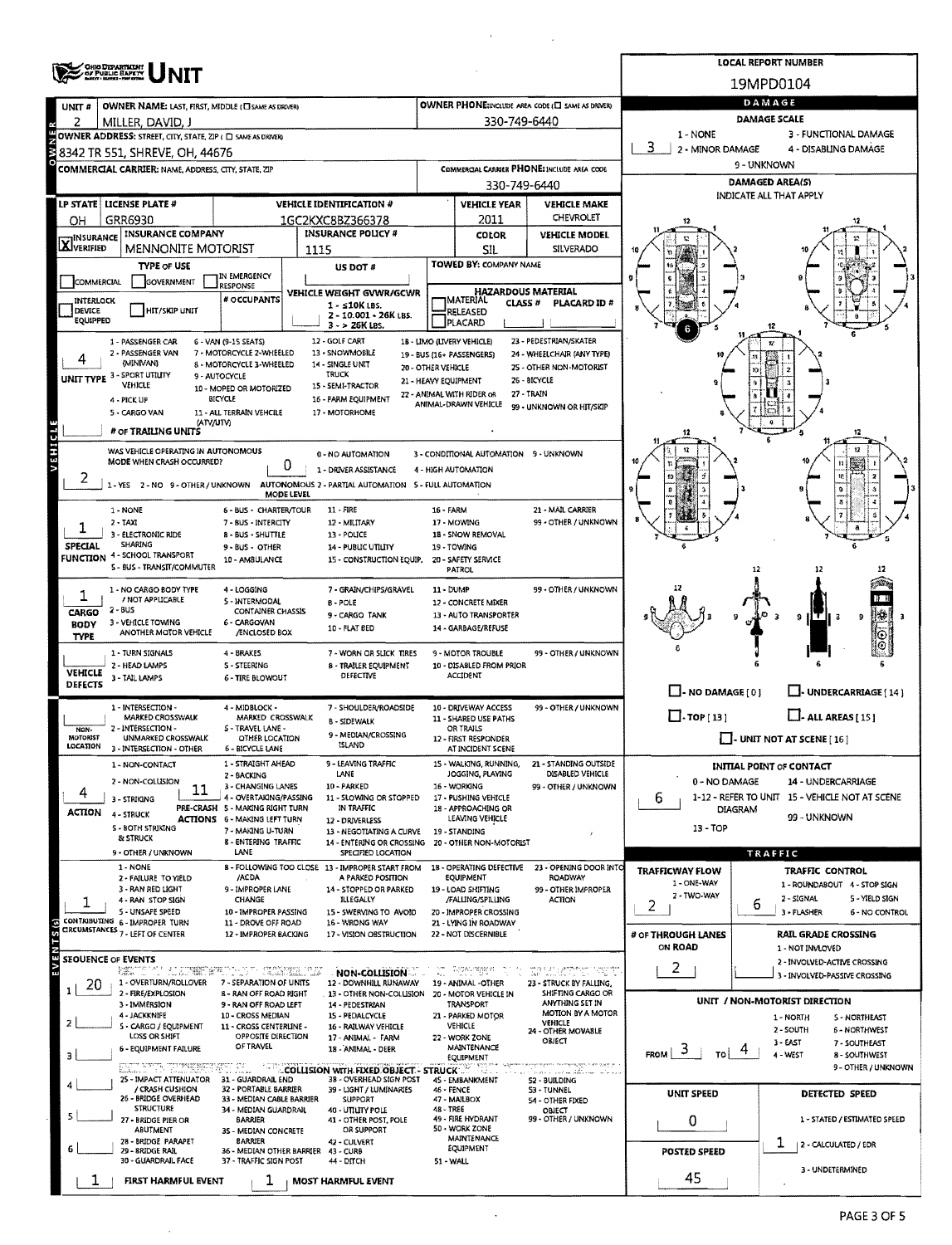|                                        | <b>WE BE MOTORIST / NON-MOTORIST</b>                               |                                                                      |                               |                                               |                        |                                                 |               | <b>LOCAL REPORT NUMBER</b><br>19MPD0104                             |                        |                                          |                                                                          |               |                                         |                              |                            |
|----------------------------------------|--------------------------------------------------------------------|----------------------------------------------------------------------|-------------------------------|-----------------------------------------------|------------------------|-------------------------------------------------|---------------|---------------------------------------------------------------------|------------------------|------------------------------------------|--------------------------------------------------------------------------|---------------|-----------------------------------------|------------------------------|----------------------------|
| UNIT#                                  | NAME: LAST, FIRST, MIDDLE                                          |                                                                      |                               |                                               |                        |                                                 |               |                                                                     |                        |                                          | DATE OF BIRTH                                                            |               |                                         | AGE                          | <b>GENDER</b>              |
| 1                                      |                                                                    | KISLING, SHARON, B                                                   |                               |                                               |                        |                                                 |               |                                                                     |                        | 25<br>07/17/1993                         |                                                                          |               |                                         |                              | F                          |
|                                        |                                                                    | <b>ADDRESS: STREET, CITY, STATE, ZIP</b>                             |                               |                                               |                        |                                                 |               |                                                                     |                        | <b>CONTACT PHONE - INCLUDE AREA CODE</b> |                                                                          |               |                                         |                              |                            |
|                                        |                                                                    | 2446 BERN DRIVE, MILLERSBURG, OH, 44654                              |                               |                                               |                        |                                                 |               |                                                                     | 234-301-2320           |                                          |                                                                          |               |                                         |                              |                            |
| <b>NON-M</b>                           | INJURIES IINJURED<br><b>TAKEN</b>                                  | <b>EMS AGENCY (NAME)</b>                                             |                               |                                               |                        | INJURED TAKEN TO: MEDICAL FACILITY (NAME, CITY) |               | <b>SAFETY EQUIPMENT</b><br><b>USED</b>                              |                        | DOT-Compliant                            | <b>SEATING</b><br>POSITION                                               |               | AIR BAG USAGE I                         | <b>EJECTION</b>              | <b>TRAPPED</b>             |
|                                        | BY<br>$\overline{1}$                                               |                                                                      | 4                             |                                               |                        |                                                 |               |                                                                     | <b>IMC HELMET</b>      | 1                                        | 1                                                                        |               | 1                                       | 1                            |                            |
| ĨЯ<br><b>OL STATE</b>                  |                                                                    | OPERTATOR LICENSE NUMBER                                             |                               |                                               | <b>OFFENSE CHARGED</b> |                                                 | LOCAL<br>CODE | OFFENSE DESCRIPTION                                                 |                        |                                          |                                                                          |               | <b>CITATION NUMBER</b>                  |                              |                            |
| <b>NOTOR</b><br>OН                     | TP877619                                                           |                                                                      |                               | 333.03A                                       |                        |                                                 |               | ACDA                                                                |                        |                                          |                                                                          |               | N1GZVKO                                 |                              |                            |
| OL CLASS                               | <b>ENDORSEMENT</b>                                                 | <b>RESTRICTION SELECT UP TO 3</b>                                    | <b>DRIVER</b>                 | <b>DISTRACTED</b>                             | <b>ALCOHOL</b>         | ALCOHOL / DRUG SUSPECTED<br>MARIJUANA           |               | CONDITION                                                           | <b>STATUS</b>          | <b>TYPE</b>                              | <b>ALCOHOL TEST</b><br>VALUE                                             | <b>STATUS</b> | <b>DRUG TEST(S)</b><br><b>TYPE</b>      |                              | RESULTS SELECT UP TO 4     |
| 4                                      |                                                                    |                                                                      | $BY$ 7                        |                                               | <b>OTHER DRUG</b>      |                                                 |               | 1                                                                   | 1                      | 1                                        |                                                                          | 1             | 1                                       |                              |                            |
| UNIT <sup>#</sup>                      |                                                                    | NAME: LAST, FIRST, MIDDLE                                            |                               |                                               |                        |                                                 |               |                                                                     |                        |                                          | DATE OF BIRTH                                                            |               |                                         | AGE                          | <b>GENDER</b>              |
| 2                                      | MILLER, DAVID, J                                                   |                                                                      |                               |                                               |                        |                                                 |               |                                                                     |                        |                                          | 03/18/1957                                                               |               |                                         | 61                           | м                          |
|                                        | ADDRESS: STREET, CITY, STATE, ZIP                                  |                                                                      |                               |                                               |                        |                                                 |               |                                                                     |                        |                                          | <b>CONTACT PHONE - INCLUDE AREA CODE</b>                                 |               |                                         |                              |                            |
|                                        | <b>INJURIES INJURED</b>                                            | 8342 TR 551, SHREVE, OH, 44676<br><b>EMS AGENCY (NAME)</b>           |                               |                                               |                        | INJURED TAKEN TO: MEDICAL FACILITY (NAME CITY)  |               | <b>SAFETY EQUIPMENT</b>                                             |                        | 330-749-6440                             | <b>SEATING</b>                                                           |               | AIR BAG USAGE                           | <b>EJECTION</b>              | <b>TRAPPED</b>             |
| <b>OTORIST / NON-MC</b><br>5           | <b>TAKEN</b><br>BY                                                 |                                                                      |                               |                                               |                        |                                                 |               | USED<br>4                                                           |                        | <b>DOT-COMPLIANT</b><br><b>MC HELMET</b> | POSITION<br>1                                                            |               |                                         | $\mathbf{1}$                 |                            |
|                                        | $\cdot$ 1                                                          | OL STATE OPERTATOR LICENSE NUMBER                                    |                               |                                               | OFFENSE CHARGED        |                                                 | <b>LOCAL</b>  | OFFENSE DESCRIPTION                                                 |                        |                                          |                                                                          | 1             | <b>CITATION NUMBER</b>                  |                              | 1                          |
| OН                                     | RQ424053                                                           |                                                                      |                               |                                               |                        |                                                 | CODE          |                                                                     |                        |                                          |                                                                          |               |                                         |                              |                            |
| <b>OL CLASS</b>                        | <b>ENDORSEMENT</b>                                                 | <b>RESTRICTION SELECT UP TO 3</b>                                    | <b>DRIVER</b>                 |                                               |                        | ALCOHOL / DRUG SUSPECTED                        |               | CONDITION                                                           |                        |                                          | ALCOHOL TEST                                                             |               | <b>DRUG TEST(S)</b>                     |                              |                            |
|                                        |                                                                    |                                                                      | $\overline{P}$ $\overline{P}$ | <b>DISTRACTED</b>                             | ALCOHOL                | <b>MARIJUANA</b>                                |               |                                                                     | <b>STATUS</b>          | <b>TYPE</b>                              | VALUE                                                                    | <b>STATUS</b> | <b>TYPE</b>                             |                              | RESULTS SELECT UP TO 4     |
| 4                                      |                                                                    |                                                                      |                               |                                               | OTHER DRUG             |                                                 |               | 1                                                                   | 1                      | 1                                        |                                                                          | 1             | 1                                       |                              |                            |
| UNIT #                                 |                                                                    | NAME: LAST, FIRST, MIDDLE                                            |                               |                                               |                        |                                                 |               |                                                                     |                        | 5                                        | DATE OF BIRTH                                                            |               |                                         | AGE                          | <b>GENDER</b>              |
|                                        | <b>ADDRESS: STREET, CITY, STATE, ZIP</b>                           |                                                                      |                               |                                               |                        |                                                 |               | <b>CONTACT PHONE - INCLUDE AREA CODE</b>                            |                        |                                          |                                                                          |               |                                         |                              |                            |
|                                        |                                                                    |                                                                      |                               |                                               |                        |                                                 |               |                                                                     |                        |                                          |                                                                          |               |                                         |                              |                            |
| <b>INJURIES</b>                        | <b>INJURED</b><br>TAKEN                                            | <b>EMS AGENCY (NAME)</b>                                             |                               |                                               |                        | INJURED TAKEN TO: MEDICAL FACUITY (NAME CITY)   |               | <b>SAFETY EQUIPMENT</b><br>USED                                     |                        | DOT-COMPLIANT                            | <b>SEATING</b><br>POSITION                                               |               | AIR BAG USAGE  EJECTION                 |                              | <b>TRAPPED</b>             |
|                                        | BY                                                                 |                                                                      |                               |                                               |                        |                                                 |               |                                                                     |                        | <b>MC HELMET</b>                         |                                                                          |               |                                         |                              |                            |
| <b>OL STATE</b>                        |                                                                    | <b>OPERTATOR LICENSE NUMBER</b>                                      |                               |                                               | <b>OFFENSE CHARGED</b> |                                                 | LOCAL<br>CODE | OFFENSE DESCRIPTION                                                 | <b>CITATION NUMBER</b> |                                          |                                                                          |               |                                         |                              |                            |
| MOTORIST / NON-MOTOR                   |                                                                    |                                                                      |                               |                                               |                        |                                                 |               |                                                                     |                        |                                          |                                                                          |               |                                         |                              |                            |
| OL CLASS                               | <b>ENDORSEMENT</b>                                                 | <b>RESTRICTION SELECT UP TO 3</b>                                    | <b>DRIVER</b>                 | <b>DISTRACTED</b>                             | <b>ALCOHOL</b>         | ALCOHOL / DRUG SUSPECTED<br>MARUUANA            |               | CONDITION                                                           | <b>STATUS</b>          | <b>TYPE</b>                              | <b>ALCOHOL TEST</b><br>VALUE                                             | <b>STATUS</b> | DRUG TEST(S)<br><b>TYPE</b>             |                              | RESULTS SELECT UP TO 4     |
|                                        |                                                                    |                                                                      | BY                            |                                               | OTHER DRUG             |                                                 |               |                                                                     |                        |                                          |                                                                          |               |                                         |                              |                            |
|                                        | <b>INJURIES</b>                                                    | <b>SEATING POSITION</b>                                              | 1 - NOT DEPLOYED.             | AIR BAG                                       |                        | OL CLASS                                        |               | OL RESTRICTION(S)                                                   |                        |                                          | <b>DRIVER DISTRACTION</b>                                                |               |                                         | <b>TEST STATUS</b>           |                            |
| 1-FATAL<br>2 - SUSPECTED SERIOUS       |                                                                    | - FRONT - LEFT SIDE<br>(MOTORCYCLE DRIVER)                           | 3' - DEPLOYED SIDE            | <b>2 - DEPLOYED FRONT</b>                     |                        | $1 - CLASS A$<br>2 - CLASS B                    |               | <b>EPALCOHOL INTERLOCK</b><br>DEVICE                                |                        |                                          | 1 - NOT DISTRACTED<br>2 - MANUALLY OPERATING AN                          |               | 1 - NONE GIVEN<br>2 - TEST REFUSED      |                              |                            |
| injury<br>3"- SUSPECTED MINOR          |                                                                    | - FRONT - MIDDLE<br>3 - FRONT - RIGHT SIDE<br>4 - SECOND - LEFT SIDE | <b>FRONT/SIDE</b>             | <b>4 - DEPLOYED BOTH</b>                      |                        | $3 - CLASSC$                                    |               | 2 - CDL INTRASTATE ONLY<br>3 - CORRECTIVE LENSES<br>4 - FARM WAIVER |                        |                                          | ELECTRONIC<br>COMMMUNICATION DEVICE<br>(TEXTING, TYPING,                 |               | 3 - TEST GIVEN,                         |                              | CONTAMINATED SAMPLE:       |
| <b>INJURY</b><br>4 = POSSIBLE INJURY   |                                                                    | (MOTORCYCLE PASSENGER)<br>SS SECOND - MIDDLE                         |                               | 5 - NOT APPLICABLE<br>9 - DEPLOYMENT UNKNOWN. |                        | 4 - REGULAR CLASS-<br>(OHIO = D)                |               | 5 - EXCEPT CLASS A BUS<br>6 - EXCEPT CLASS A                        |                        |                                          | <b>INFALTNICT</b><br>. TALKING ON HANDS FREE                             |               | 4 - TEST GIVEN,                         | / UNUSABLE<br>RESULTS KNOWN: |                            |
| 5-NO APPARENT INJURY                   |                                                                    | 6-SECOND - RIGHT SIDE<br>7-THIRD - LEFT SIDE                         |                               |                                               |                        | 5 - M/C MOPED ONLY                              |               | & CLASS B BUS<br>7 - EXCEPT TRACTOR-TRAILER                         |                        |                                          | COMMUNICATION DEVICE<br>4 - TALKING ON HAND-HELD                         |               | <b>S-TEST GIVEN,</b>                    | <b>RESULTS UNKNOWN</b>       |                            |
|                                        | <b>INJURIES TAKEN BY</b>                                           | (MOTORCYCLE SIDE CAR)<br>8 - Third - Middle                          | 1 - NOT EJECTED               | <b>EJECTION</b>                               |                        | 6 - NO VALID OL.                                |               | 8 - INTERMEDIATE LICENSE<br><b>RESTRICTIONS</b>                     |                        |                                          | COMMUNICATION DEVICE.<br>S - OTHER ACTIVITY WITH AN<br>ELECTRONIC DEVICE |               |                                         |                              | <b>ALCOHOL TEST TYPE</b>   |
| <b>IF-NOT TRANSPORTED</b>              | /TREATED. AT SCENE                                                 | 9 - THIRD - RIGHT SIDE<br>10 - SLEEPER SECTION                       |                               | 2 - PARTIALLY EJECTED<br>3 - TOTALLY EJECTED  |                        | <b>OL ENDORSEMENT</b>                           |               | LEARNER'S PERMIT<br><b>RESTRICTIONS</b><br>10 - LIMITED TO DAYLIGHT |                        |                                          | 6 - PASSENGER<br>7 - OTHER DISTRACTION                                   |               | 1-NONE<br>2%BLOOD                       |                              |                            |
| 2 - EMS -                              |                                                                    | OF TRUCK CAB<br>11 - PASSENGER IN                                    |                               | 4 - NOT APPLICABLE<br><b>TRAPPED</b>          |                        | H - HAZMAT<br>M - MOTORCYCLE                    |               | <b>ONLY</b><br>11 - LIMITED TO EMPLOYMENT                           |                        |                                          | INSIDE THE VEHICLE<br>8 - OTHER DISTRACTION                              |               | 3 - Urine:<br>4 - BREATH                |                              |                            |
| 3 - POLICE<br>9 - OTHER / UNKNOWN      |                                                                    | OTHER ENCLOSED CARGO<br>AREA (NON-TRAILING UNIT)                     | 1 - NOT TRAPPED               |                                               |                        | P - PASSENGER                                   |               | 12 - LIMITED - OTHER<br>13 - MECHANICAL DEVICES -                   |                        |                                          | OUTSIDE THE VEHICLE-<br>9 - OTHER / UNKNOWN                              |               | <b>5-OTHER</b>                          |                              |                            |
|                                        | <b>SAFETY EQUIPMENT</b>                                            | BUS, PICK-UP WITH CAP)<br>PASSENGER IN                               | 2 - EXTRICATED BY             | MECHANICAL MEANS                              |                        | N-TANKER<br>Q - MOTOR SCOOTER                   |               | (SPECIAL BRAKES, HAND-<br>CONTROLS, OR OTHER                        |                        |                                          | <b>CONDITION</b>                                                         |               | 1-NONE                                  |                              | <b>DRUG TEST TYPE</b>      |
| 1-NONE USED:                           |                                                                    | UNENCLOSED CARGO AREA ? 3<br>13 - TRAILING UNIT                      | - FREED BY                    |                                               | NON-MECHANICAL MEANS   | R-THREE-WHEEL<br>MOTORCYCLE                     |               | <b>ADAPTIVE DEVICES)</b><br><b>14 - MILITARY VEHICLES ONLY</b>      |                        |                                          | 1 - APPARENTLY NORMAL<br>2 - PHYSICAL IMPAIRMENT                         |               | 2 - BLOOD<br>3 - URINE                  |                              |                            |
| USED<br>3 - LAP BELT ONLY USED         | 2 - SHOULDER BELT ONLY                                             | 14 RIDING ON VEHICLE<br>EXTERIOR<br>(NON-TRAILING UNIT)              |                               |                                               |                        | S - SCHOOL BUS<br>T - DOUBLE & TRIPLE           |               | 15 - MOTOR VEHCILES<br>WITHOUT AIR BRAKES<br>16 - OUTSIDE MIRROR    |                        |                                          | 3 - EMOTIONAL (E.G.,<br>DEPRESSED, ANGRY,<br>DISTURBED)                  |               | 4 - OTHER                               |                              | <b>DRUG TEST RESULT(S)</b> |
| USED <sup>®</sup>                      | <b>SHOULDER &amp; LAP BELT</b>                                     | 15 - NON-MOTORIST<br>99 - OTHER / UNKNOWN                            |                               |                                               |                        | TRAILERS"                                       |               | 17 - PROSTHETIC AID.<br>18 - OTHER                                  |                        |                                          | $4 - ILNESS$<br>5 - FELL ASLEEP, FAINTED,                                |               | 1 - AMPHETAMINES<br>2 - BARBITURATES    |                              |                            |
| 5<br>- FORWARD FACING                  | - CHILD RESTRAINT SYSTEM                                           |                                                                      |                               |                                               |                        | X - TANKER / HAZMAT                             |               |                                                                     |                        |                                          | <b>FATIGUED, ETC.</b><br><b>6 - UNDER THE INFLUENCE OF</b>               |               | 3 - BENZODIAZEPINES<br>4 - CANNABINOIDS |                              |                            |
| REAR FACING                            | 6 - CHILD RESTRAINT SYSTEM                                         |                                                                      |                               |                                               |                        |                                                 |               |                                                                     |                        |                                          | <b>MEDICATIONS / DRUGS /</b><br><b>ALCOHOL</b>                           |               | 5 - COCAINE<br>6 - OPIATES / OPIOIDS    |                              |                            |
| 7 - BOOSTER SEAT<br>8 - HELMET USED    |                                                                    |                                                                      |                               |                                               |                        |                                                 |               |                                                                     |                        |                                          | 9 - OTHER / UNKNOWN                                                      |               | 7 - OTHER<br>8 - NEGATIVE RESULTS       |                              |                            |
|                                        | 9 - PROTECTIVE PADS USED<br>(ELBOWS, KNEES, ETC):                  |                                                                      |                               |                                               |                        |                                                 |               |                                                                     |                        |                                          |                                                                          |               |                                         |                              |                            |
|                                        | <b>10 - REFLECTIVE CLOTHING:**</b><br>11 - LIGHTING - PEDESTRIAN Y |                                                                      |                               |                                               |                        |                                                 |               |                                                                     |                        |                                          |                                                                          |               |                                         |                              |                            |
| / BICYCLE ONLY<br>99 - OTHER / UNKNOWN |                                                                    |                                                                      |                               |                                               |                        |                                                 |               |                                                                     |                        |                                          |                                                                          |               |                                         |                              |                            |

 $\overline{a}$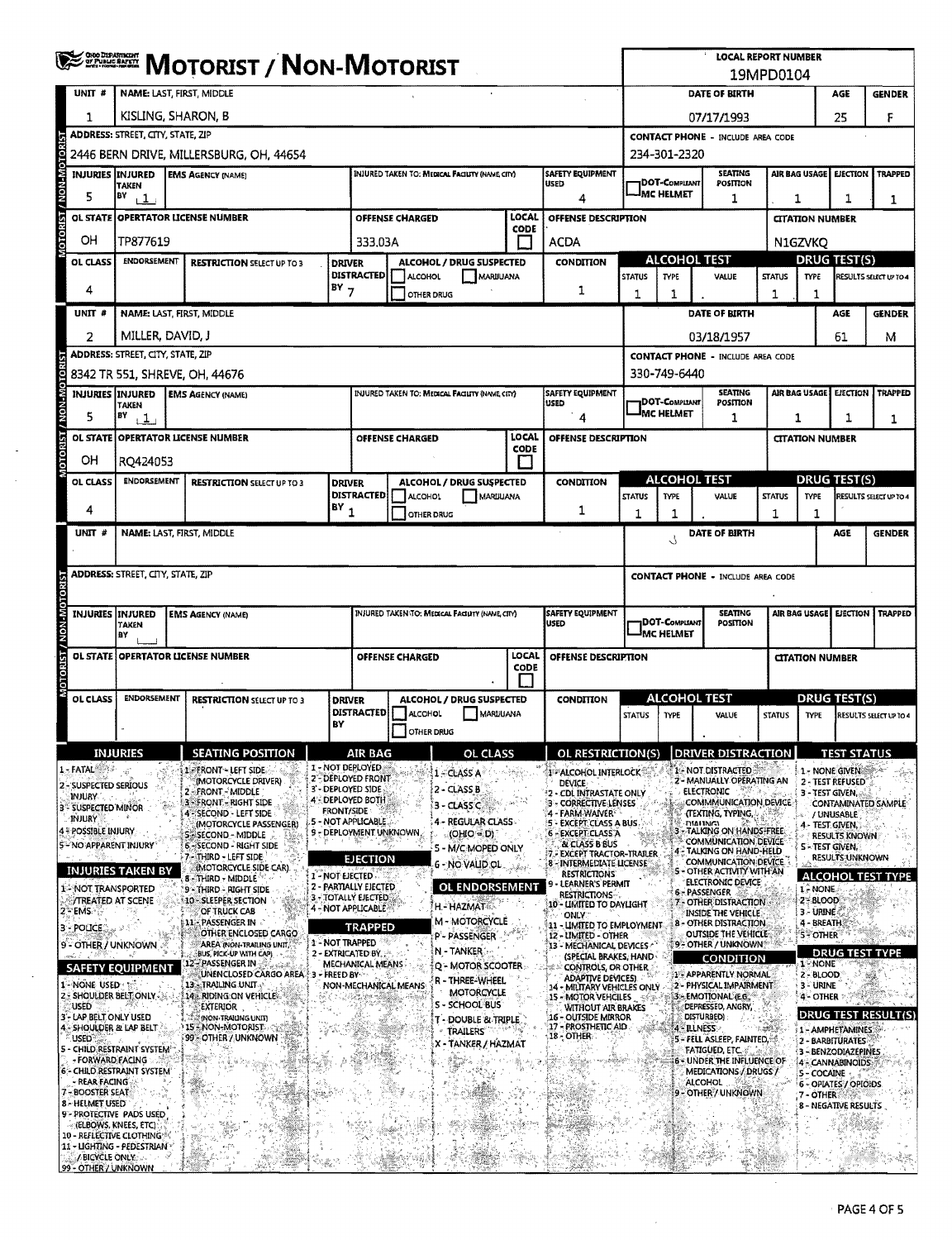|                | <b>SEE OCCUPANT / WITNESS ADDENDUM</b>                         |                                                                                                                                                  |                                                                                                                                    |                                                                                                                                                                                                                                                                                    |               |                                                                                                                                                                                                                                                                                                                          |                                                                                                                               | <b>LOCAL REPORT NUMBER</b><br>19MPD0104 |                                                                                                                                                                                                |                 |                |  |  |
|----------------|----------------------------------------------------------------|--------------------------------------------------------------------------------------------------------------------------------------------------|------------------------------------------------------------------------------------------------------------------------------------|------------------------------------------------------------------------------------------------------------------------------------------------------------------------------------------------------------------------------------------------------------------------------------|---------------|--------------------------------------------------------------------------------------------------------------------------------------------------------------------------------------------------------------------------------------------------------------------------------------------------------------------------|-------------------------------------------------------------------------------------------------------------------------------|-----------------------------------------|------------------------------------------------------------------------------------------------------------------------------------------------------------------------------------------------|-----------------|----------------|--|--|
|                | UNIT #                                                         |                                                                                                                                                  | NAME: LAST, FIRST, MIDDLE                                                                                                          |                                                                                                                                                                                                                                                                                    | DATE OF BIRTH |                                                                                                                                                                                                                                                                                                                          |                                                                                                                               | AGE                                     | <b>GENDER</b>                                                                                                                                                                                  |                 |                |  |  |
| bccUPAN        |                                                                | <b>ADDRESS: STREET, CITY, STATE, ZIP</b>                                                                                                         |                                                                                                                                    |                                                                                                                                                                                                                                                                                    |               |                                                                                                                                                                                                                                                                                                                          | <b>CONTACT PHONE - INCLUDE AREA CODE</b>                                                                                      |                                         |                                                                                                                                                                                                |                 |                |  |  |
|                |                                                                | <b>INJURIES INJURED</b><br>TAKEN<br>BY                                                                                                           | <b>EMS AGENCY (NAME)</b>                                                                                                           | INJURED TAKEN TO: MEDICAL FACILITY (NAME CITY)                                                                                                                                                                                                                                     |               | <b>SAFETY EQUIPMENT</b>                                                                                                                                                                                                                                                                                                  | DOT-COMPUANT<br><sup>I</sup> MC HELMET                                                                                        | <b>SEATING</b><br>POSITION              | <b>AIR BAG USAGE!</b>                                                                                                                                                                          | <b>EJECTION</b> | <b>TRAPPED</b> |  |  |
|                | UNIT #                                                         |                                                                                                                                                  | NAME: LAST, FIRST, MIDDLE                                                                                                          |                                                                                                                                                                                                                                                                                    |               |                                                                                                                                                                                                                                                                                                                          |                                                                                                                               | DATE OF BIRTH                           |                                                                                                                                                                                                | AGE             | <b>GENDER</b>  |  |  |
| <b>DCCUPAN</b> |                                                                |                                                                                                                                                  | ADDRESS: STREET, CITY, STATE, ZIP                                                                                                  |                                                                                                                                                                                                                                                                                    |               |                                                                                                                                                                                                                                                                                                                          | <b>CONTACT PHONE - INCLUDE AREA CODE</b>                                                                                      |                                         |                                                                                                                                                                                                |                 |                |  |  |
|                |                                                                | <b>INJURIES INJURED</b><br><b>TAKEN</b><br>B٧                                                                                                    | <b>EMS AGENCY INAME!</b>                                                                                                           | INJURED TAKEN TO: MEDICAL FACILITY (NAME CITY)                                                                                                                                                                                                                                     |               | SAFETY EQUIPMENT                                                                                                                                                                                                                                                                                                         | DOT-Compliant<br><sup>I</sup> MC HELMET                                                                                       | SEATING<br>POSITION                     | AIR BAG USAGE                                                                                                                                                                                  | <b>EJECTION</b> | <b>TRAPPED</b> |  |  |
|                | UNIT <sub>#</sub><br>NAME: LAST, FIRST, MIDDLE                 |                                                                                                                                                  |                                                                                                                                    |                                                                                                                                                                                                                                                                                    |               |                                                                                                                                                                                                                                                                                                                          |                                                                                                                               | <b>DATE OF BIRTH</b>                    |                                                                                                                                                                                                | AGE             | <b>GENDER</b>  |  |  |
| <b>DECUPAN</b> |                                                                | <b>ADDRESS: STREET, CITY, STATE, ZIP</b>                                                                                                         |                                                                                                                                    |                                                                                                                                                                                                                                                                                    |               |                                                                                                                                                                                                                                                                                                                          | <b>CONTACT PHONE - INCLUDE AREA CODE</b>                                                                                      |                                         |                                                                                                                                                                                                |                 |                |  |  |
|                |                                                                | SAFETY EQUIPMENT<br>INJURED TAKEN TO: MEDICAL FACILITY (NAME, CITY)<br><b>INJURIES INJURED</b><br><b>EMS AGENCY (NAME)</b><br><b>TAKEN</b><br>BY |                                                                                                                                    |                                                                                                                                                                                                                                                                                    |               |                                                                                                                                                                                                                                                                                                                          | <b>IDOT-COMPLIANT</b><br><b>MC HELMET</b>                                                                                     | SEATING<br>POSITION                     | AIR BAG USAGE                                                                                                                                                                                  | <b>EJECTION</b> | TRAPPED        |  |  |
|                | UNIT <sup>#</sup>                                              |                                                                                                                                                  | NAME: LAST, FIRST, MIDDLE                                                                                                          |                                                                                                                                                                                                                                                                                    |               |                                                                                                                                                                                                                                                                                                                          |                                                                                                                               | DATE OF BIRTH                           |                                                                                                                                                                                                | AGE             | <b>GENDER</b>  |  |  |
| <b>DCCUPAR</b> |                                                                |                                                                                                                                                  | <b>ADDRESS: STREET, CITY, STATE, ZIP</b>                                                                                           |                                                                                                                                                                                                                                                                                    |               |                                                                                                                                                                                                                                                                                                                          | <b>CONTACT PHONE - INCLUDE AREA CODE</b>                                                                                      |                                         |                                                                                                                                                                                                |                 |                |  |  |
|                |                                                                | <b>INJURIES INJURED</b><br>TAKEN<br>B٧                                                                                                           | <b>EMS AGENCY (NAME)</b>                                                                                                           | INJURED TAKEN TO: MEDICAL FACILITY (NAME, CITY)                                                                                                                                                                                                                                    |               | <b>SAFETY EQUIPMENT</b>                                                                                                                                                                                                                                                                                                  | DOT-COMPLIANT<br><b>IMC HELMET</b>                                                                                            | SEATING<br>POSITION                     | AIR BAG USAGE   EIECTION   TRAPPED                                                                                                                                                             |                 |                |  |  |
|                |                                                                |                                                                                                                                                  | <b>INJURIES</b>                                                                                                                    | <b>SAFETY EQUIPMENT USED</b>                                                                                                                                                                                                                                                       |               | <b>SEATING POSITION</b>                                                                                                                                                                                                                                                                                                  |                                                                                                                               |                                         | <b>AIR BAG USAGE</b>                                                                                                                                                                           |                 |                |  |  |
|                | $2 - EMS$<br>3-POLICE                                          | 4 - POSSIBLE INJURY<br><b>TREATED AT SCENE</b>                                                                                                   | 2 - SUSPECTED SERIOUS INJURY<br>3 - SUSPECTED MINOR INJURY<br>5 - NO APPARENT INJURY.<br>INJURED TAKEN BY<br>1 - NOT TRANSPORTED 7 | VEHICLE OCCUPANT<br>2 - SHOULDER BELT ONLY USED<br><b>3 - LAP BELT ONLY USED</b><br>4 - SHOULDER & LAP BELT USED.<br><b>5°-CHILD RESTRAINT SYSTEM - 36</b><br><b>FORWARD FAGING</b><br>6 - CHILD RESTRAINT SYSTEM -<br><b>REAR FACING</b><br>7 - BOOSTER SEAT<br>8 - HELMET USED * |               | (MOTORCYCLE DRIVER)<br>2 - FRONT - MIDDLE<br>3 - FRONT - RIGHT SIDE<br>4 - SECOND - LEFT SIDE<br>(MOTORCYCLE PASSENGER)<br>5 - SECOND - MIDDLE<br>6 - SECOND - RIGHT SIDE<br>7 - THIRD - LEFT SIDE I<br>(MOTORCYCLE SIDE CAR)<br>8 - THIRD - MIDDLE Asset<br>9 - THIRD - RIGHT SIDE<br>10 - SLEEPER SECTION OF TRUCK CAB | $\label{eq:1} \frac{\partial}{\partial \theta} \partial_{\theta} \nabla \phi \partial_{\theta} \nabla \phi \cdot \nabla \phi$ |                                         | 2 - DEPLOYED FRONT<br>3 - DEPLOYED SIDE<br>4 - DEPLOYED BOTH<br><b>FRONT/SIDE</b><br>5 - NOT APPLICABLE<br>9 - DEPLOYMENT UNKNOWN<br><b>EJECTION</b><br>1-NOT EJECTED<br>2 - PARTIALLY EJECTED |                 |                |  |  |
|                |                                                                |                                                                                                                                                  | <b>9 - OTHER / UNKNOWN 2</b>                                                                                                       | 9 PROTECTIVE PADS USED<br>(ELBOWS, KNEES, ETC)<br>10 - REFLECTIVE CLOTHING<br>11 - LIGHTING - PEDESTRIAN<br>/ BICYCLE ONLY<br>99 - OTHER / UNKNOWN                                                                                                                                 |               | 11 - PASSENGERIN OTHER ENCLOSED.<br><b>CARGO AREA (NON-TRAILING UNIT)</b><br>SUCH AS A BUS, PICK-UP WITH CAP)<br>12 - PASSENGER IN UNENCLOSED®<br><b>CARGO AREA</b><br>13 - TRAILING UNIT<br>14 - RIDING ON VEHICLE EXTERIOR<br>(NON-TRAILING UNIT)<br>15 - NON-MOTORIST<br>99 - OTHER / UNKNOWN                         |                                                                                                                               |                                         | <b>3-STOTALLY EJECTED</b><br>4 - NOT APPLICABLE<br><b>TRAPPED</b><br>1 - NOT TRAPPED<br>2 - EXTRICATED BY<br><b>MECHANICAL MEANS</b><br>3 - FREED BY<br>NON-MECHANICAL MEANS                   |                 |                |  |  |
|                |                                                                | NAME: LAST, FIRST, MIDDLE                                                                                                                        |                                                                                                                                    |                                                                                                                                                                                                                                                                                    |               |                                                                                                                                                                                                                                                                                                                          |                                                                                                                               | DATE OF BIRTH                           |                                                                                                                                                                                                | AGE             | <b>GENDER</b>  |  |  |
|                |                                                                |                                                                                                                                                  | ADDRESS: STREET, CITY, STATE, ZIP                                                                                                  |                                                                                                                                                                                                                                                                                    |               |                                                                                                                                                                                                                                                                                                                          | <b>CONTACT PHONE - INCLUDE AREA CODE</b>                                                                                      |                                         |                                                                                                                                                                                                |                 |                |  |  |
|                | NAME: LAST, FIRST, MIDDLE<br>ADDRESS: STREET, CITY, STATE, ZIP |                                                                                                                                                  |                                                                                                                                    |                                                                                                                                                                                                                                                                                    |               | <b>DATE OF BIRTH</b><br>AGE                                                                                                                                                                                                                                                                                              |                                                                                                                               |                                         |                                                                                                                                                                                                | <b>GENDER</b>   |                |  |  |
|                |                                                                |                                                                                                                                                  |                                                                                                                                    |                                                                                                                                                                                                                                                                                    |               |                                                                                                                                                                                                                                                                                                                          | <b>CONTACT PHONE - INCLUDE AREA CODE</b>                                                                                      |                                         |                                                                                                                                                                                                |                 |                |  |  |
|                | NAME: LAST, FIRST, MIDDLE                                      |                                                                                                                                                  |                                                                                                                                    |                                                                                                                                                                                                                                                                                    |               |                                                                                                                                                                                                                                                                                                                          |                                                                                                                               | DATE OF BIRTH                           |                                                                                                                                                                                                | AGE             | <b>GENDER</b>  |  |  |
|                |                                                                |                                                                                                                                                  | ADDRESS: STREET, CITY, STATE, ZIP                                                                                                  |                                                                                                                                                                                                                                                                                    |               |                                                                                                                                                                                                                                                                                                                          | <b>CONTACT PHONE - INCLUDE AREA CODE</b>                                                                                      |                                         |                                                                                                                                                                                                |                 |                |  |  |

 $\ddot{\phantom{0}}$ 

 $\bar{z}$